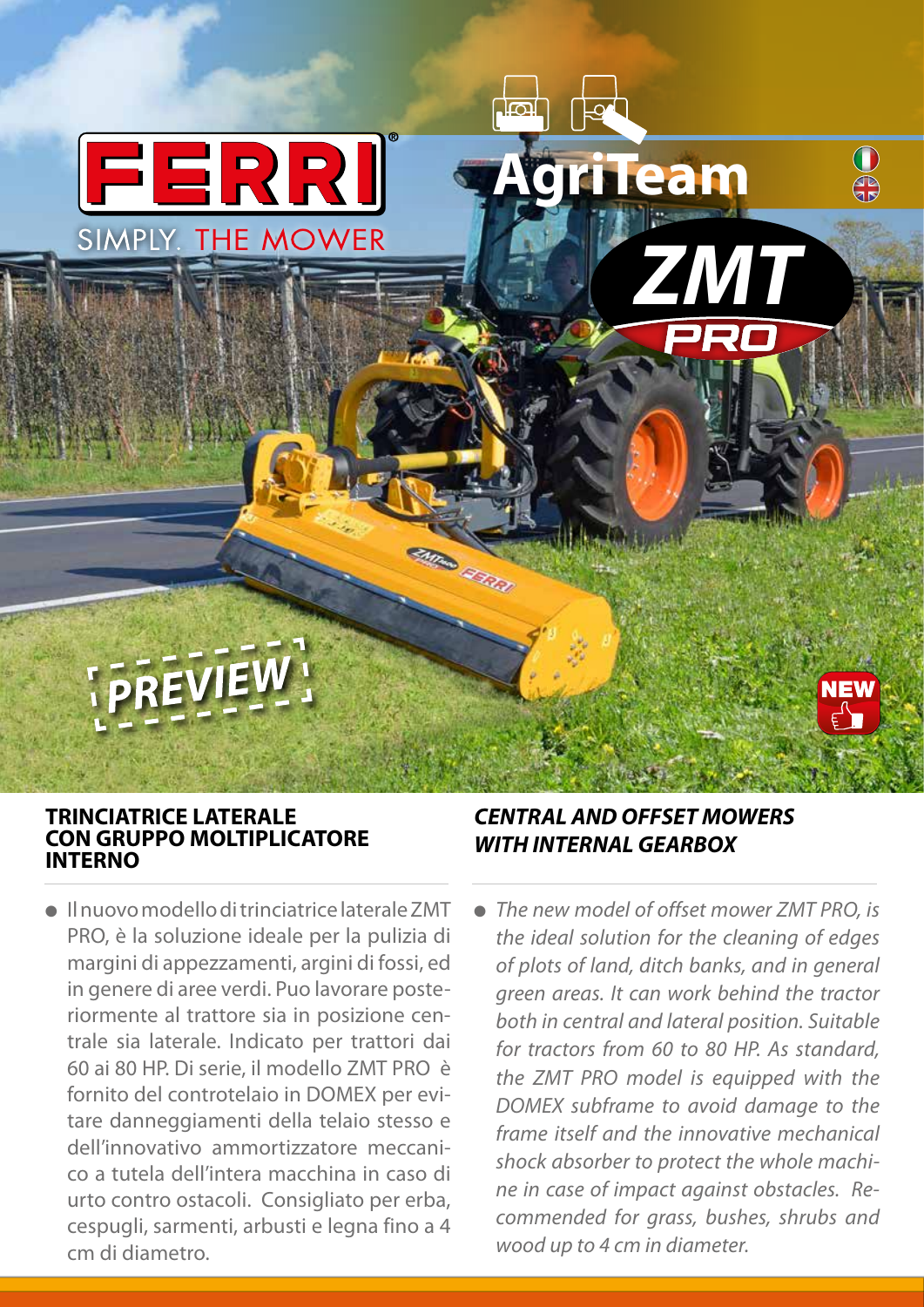



# **TRINCIATRICI LATERALI CON GRUPPO MOLTIPLICATORE INTERNO** *CENTRAL AND OFFSET MOWERS WITH INTERNAL GEARBOX*



Gruppo moltiplicatore INTERNO alla trasmissione. *Gearbox internal to the drive housing.* 



Controtelaio **"Full coverage"** in **Domex 700**. *Inner lining "Full co- verage"***Domex 700** Steel.



Dispositivo ammortizzatore mec-<br>canico (salvaguardia in caso di ostacoli). *Mechanical shock absor- ber device (protection in case of ob- stacles).*



Telaio corpo trinciante flottante,<br>auto-livellamento al terreno. Floaauto-livellamento al terreno. *Floa- ting flail body frame, self-leveling to the ground.*



Perno per blocco meccanico<br>in trasporto, (no catene, no stafin trasporto, (no catene, no staf- fe). *Mechanical locking pin for transportation, (no chains, no brackets).*



DOM HIGH STRENGTH STEEL Martinetto idraulico registrabile per lo spostamento a parallelogramma *Side shift cylinder located inside the parallel arms*

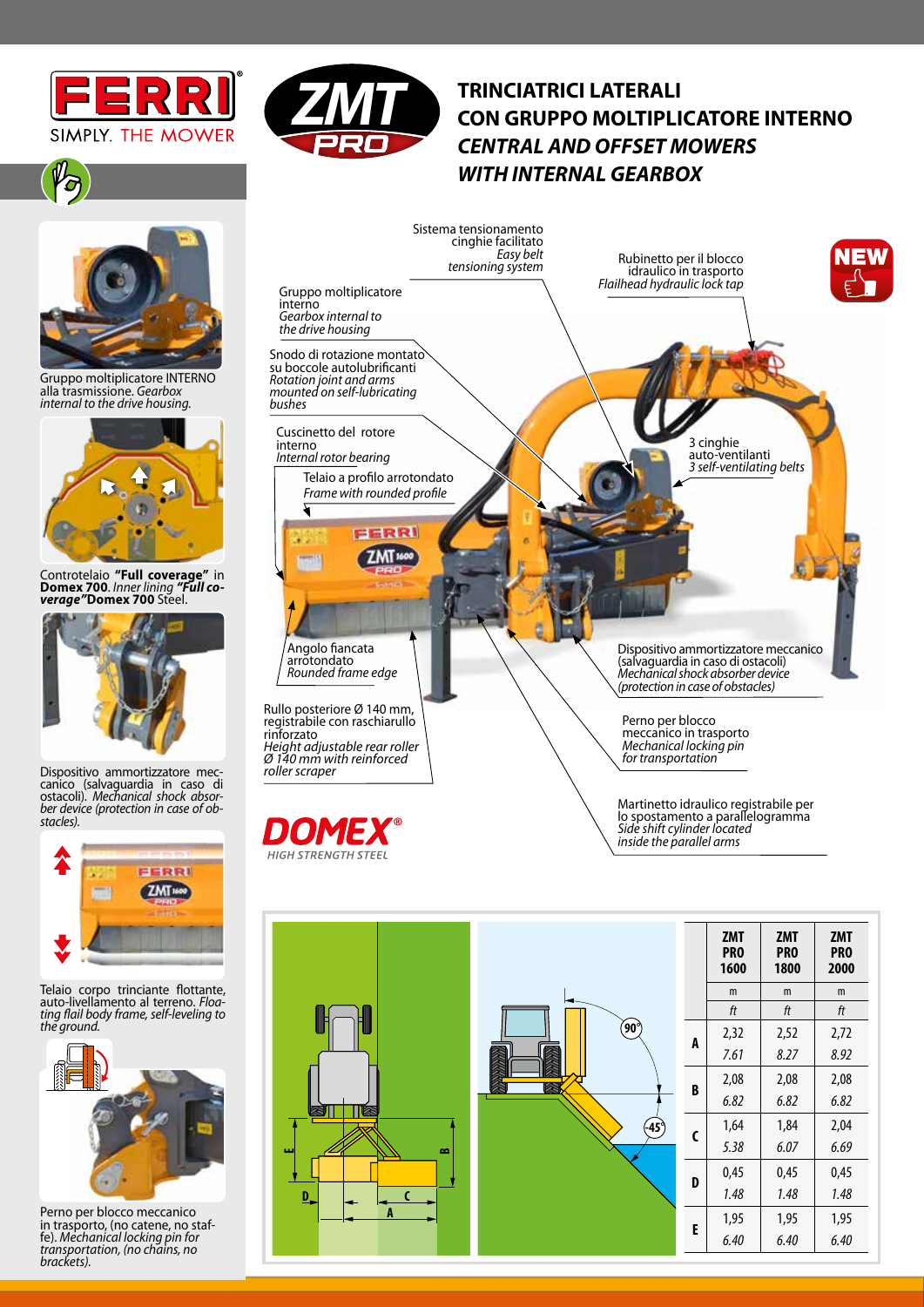| <b>Modello</b><br><b>Model</b> | 園<br>m | 阆<br>ft | min<br>ි<br>HP | max<br>$\odot$<br>kW | m    | <b>MIN</b><br>ft | kg    | <b>MIN</b><br>lb |
|--------------------------------|--------|---------|----------------|----------------------|------|------------------|-------|------------------|
| <b>ZMT PRO 1600</b>            | 1,64   | 5.38    | 60-80          | $45 - 52$            | 1,80 | 5.90             | 2.400 | 5.291            |
| <b>ZMT PRO 1800</b>            | 1,84   | 6.04    | 60-80          | $45 - 52$            | 2,00 | 6.56             | 2.400 | 5.291            |
| <b>ZMT PRO 2000</b>            | 2,04   | 6.69    | 70-80          | $52 - 59$            | 2,20 | 7.22             | 2.600 | 5.732            |

| <b>INFORMAZIONI TECNICHE / TECHNICAL DATA</b> |                  |                              |                          |                      |       |                  |       |
|-----------------------------------------------|------------------|------------------------------|--------------------------|----------------------|-------|------------------|-------|
| <b>Modello</b><br><b>Model</b>                | ⊪™<br>∎  <br>rpm | $\mathcal{M}^{\circ}$<br>rpm | <b>Q</b><br>$\mathsf{n}$ | Ω<br>ft/sec<br>m/sec |       | မျှမ<br>Kg<br>lb |       |
| <b>ZMT PRO 1600</b>                           | 540              | 2.514                        |                          | 53,9                 | 176,8 | 598              | 1.318 |
| <b>ZMT PRO 1800</b>                           | 540              | 2.514                        |                          | 53,9                 | 176,8 | 624              | 1.376 |
| <b>ZMT PRO 2000</b>                           | 540              | 2.514                        |                          | 53,9                 | 176,8 | 650              | 1.433 |

| NR. UTENSILI / NO. FLAILS |                                                                         |                                   |  |  |  |
|---------------------------|-------------------------------------------------------------------------|-----------------------------------|--|--|--|
| Codice<br>Code            | <b>Descrizione</b><br><b>Description</b>                                | Nr. Utensili<br><b>No. Flails</b> |  |  |  |
| ZU161R0A001               | ZMT PRO 1600 con coltelli "Y" / ZMT PRO 1600 with "Y" flails            | 40                                |  |  |  |
| ZU161R0D001               | ZMT PRO 1600 con mazze stampate / ZMT PRO 1600 with drop forged hammers | 20                                |  |  |  |
|                           |                                                                         |                                   |  |  |  |
| ZU181R0A001               | ZMT PRO 1800 con coltelli "Y" / ZMT PRO 1800 with "Y" flails            | 48                                |  |  |  |
| ZU181R0D001               | ZMT PRO 1800 con mazze stampate / ZMT PRO 1800 with drop forged hammers | 24                                |  |  |  |
|                           |                                                                         |                                   |  |  |  |
| ZU201R0A001               | ZMT PRO 2000 con coltelli "Y" / ZMT PRO 2000 with "Y" flails            | 48                                |  |  |  |
| ZU201R0D001               | ZMT PRO 2000 con mazze stampate / ZMT PRO 2000 with drop forged hammers | 24                                |  |  |  |

| UTENSILI DA TAGLIO / CUTTING FLAILS                                                      |           |      |      |  |  |
|------------------------------------------------------------------------------------------|-----------|------|------|--|--|
| <b>Descrizione / Description</b>                                                         | Tipo/Type | Ø cm | Ø in |  |  |
| Intercambiabili sullo stesso rotore / Interchangeable on the same rotor                  |           |      |      |  |  |
| Coltelli a "Y" per: erba, cespugli, arbusti<br>"Y" flails for: grass, bushes, shrubs     |           |      | 1.18 |  |  |
| Mazze stampate per: legna, erba, sarmenti<br>Drop forged hammers for: wood, grass, twigs |           | 4    | 157  |  |  |

La trattrice deve essere dotata di almeno due prese d'olio a doppio effetto. In caso di disponibilità di una unica presa d'olio, si rende necessario montare il kit distributore a due leve (vedi accessori con supplemento prezzo). Il collegamento alla trattrice e la relativa messa in campo è CONSIGLIABILE siano effettuati insieme al Concessionario seguendo le indicazioni e le avvertenze indicate nel nostro libretto uso e manutenzione. Per eventuali altre informazioni contattare il nostro servizio post-vendita.

*The tractor must be equipped with at least two double acting oil inlets. If only one oil inlet is available, a two lever control valve kit has to be fitted (see accessories at additional cost). It is RECOMMENDED that you connect the equipment to the tractor and start it up for the first time together with your Dealer, following the instructions and paying attention to the warnings indicated in our use and maintenance manual. If you require further information, please contact our after-sales service.*